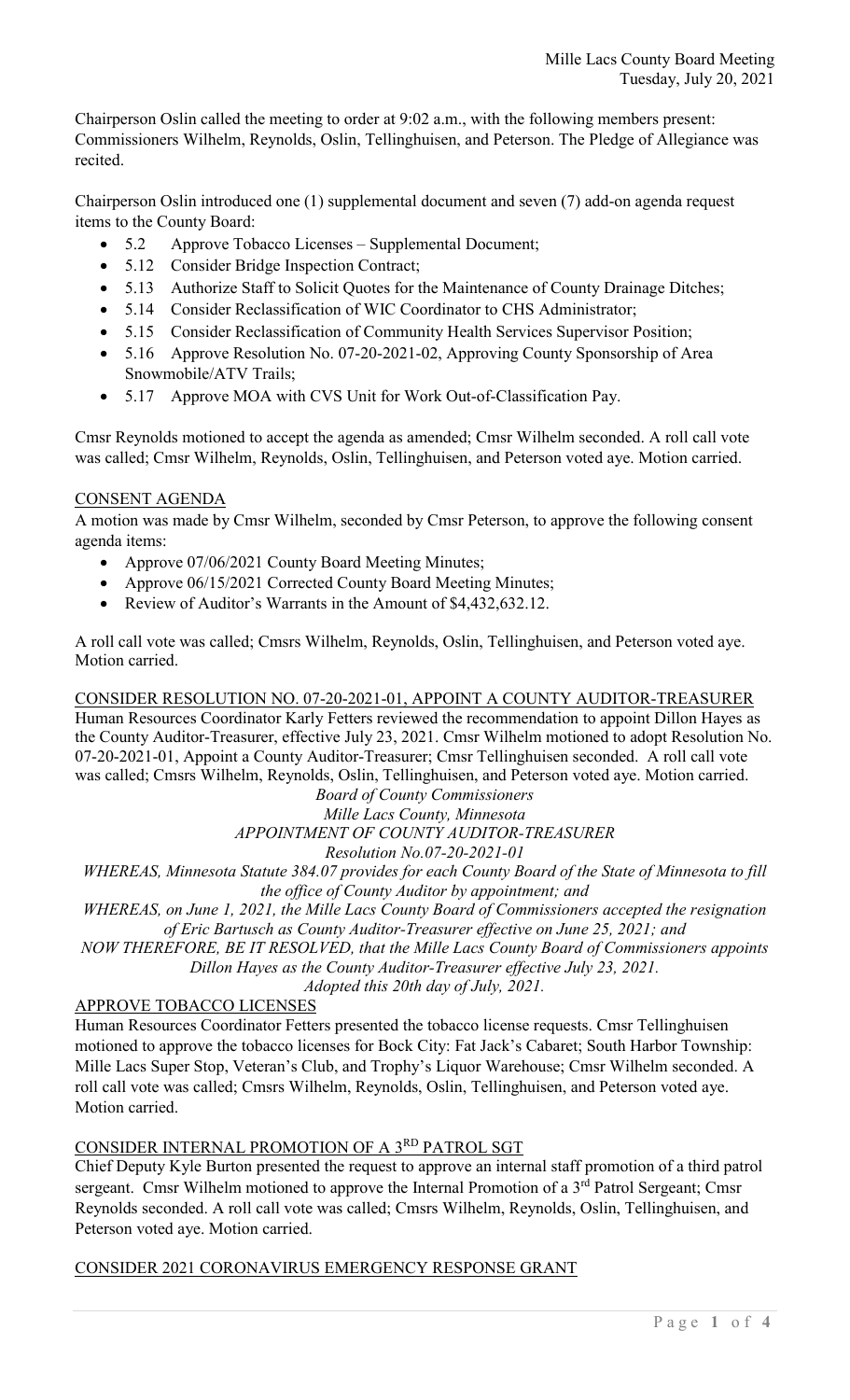Jail Administrator Bradley Hunt reviewed the Coronavirus Emergency Response Grant funds received from the Minnesota Department of Public Safety in the amount of \$66,304.36. Cmsr Wilhelm inquired as to if the funds could be used to assist with technology purchases; Technology Services Manager Michael Virnig confirmed that was an available option. Cmsr Wilhelm motioned to approve the 2021 Emergency Response Grant; Cmsr Reynolds seconded. A roll call vote was called; Cmsrs Wilhelm, Reynolds, Oslin, Tellinghuisen, and Peterson voted aye. Motion carried.

# REAPPOINT VETERANS SERVICES OFFICER FOR 4-YEAR TERM

Community and Veterans Services Director Beth Crook presented the request to reappoint Taylor Tollefson as a County Veterans Service Officer for an additional four (4) year term. Cmsr Wilhelm motioned to reappoint Taylor Tollefson as a County Veterans Service Officer and present the Oath of Office; Cmsr Tellinghuisen seconded. A roll call vote was called; Cmsrs Wilhelm, Reynolds, Oslin, Tellinghuisen, and Peterson voted aye. Motion carried. Chairperson Oslin administered the Oath of Office.

### CONSIDER WHEELAGE TAX INCREASE

Human Resource Coordinator Fetters discussed the request to increase the wheelage tax from \$10 to \$20 in order to provide a sustainable funding mechanism to address Public Works expenditures. Cmsr Oslin stated that the wheelage tax can be reviewed annually for additional adjustments. Cmsr Oslin stated that the wheelage tax will assist with the levy increase for property tax payers. Cmsr Peterson motioned to adopt Resolution No. 07-20-21-02, Authorizing the Increase of Wheelage Tax; Cmsr Wilhelm seconded. A roll call vote was called; Cmsrs Wilhelm, Reynolds, Oslin, and Peterson voted aye. Cmsr Tellinghuisen voted nay. Motion carried.

> *Board of County Commissioners Mille Lacs County, Minnesota Resolution No.:7-20-21-02*

*RESOLUTION AUTHORIZING THE INCREASE OF WHEELAGE TAX*

*WHEREAS, Mille Lacs County's transportation infrastructure forms the back bone of the County's economy and has a direct impact on future economic development; and*

*WHEREAS, funding for county highway systems in Minnesota has remained stagnant and is failing to keep pace with growing population and growing demands; and*

*WHEREAS, local governments throughout the state are struggling to maintain local transportation systems; and*

*WHEREAS, Minn. Stat. 163.051 provides that the Board may provide by resolution for collection of the wheelage tax by county officials, or it may request that the tax be collected by the state registrar of motor vehicles, and the state registrar of motor vehicles shall collect such tax on behalf of the county, if* 

*requested; and*

*WHEREAS, the Mille Lacs County Board of Commissioners desires to implement such a wheelage tax and have the state registrar of motor vehicles collect the same; and*

*WHEREAS, the proceeds of such a wheelage tax would be used to help improve the quality of the County Road system.*

*NOW, THEREFORE, BE IT RESOLVED that the Mille Lacs County Board of Commissioners authorize and impose a wheelage tax, as provided for in Minn. Stat. 163.051, of \$20.00 for the year 2022 and each subsequent year thereafter, subject to levy limits and other factors, on each motor vehicle which is kept in Mille Lacs County when not in operation and which is subject to taxation and registration under* 

*Chapter 168.*

*BE IT FURTHER RESOLVED that Mille Lacs County requests the state registrar of motor vehicles to collect the wheelage tax on behalf of the County. Adopted this 20th day of July, 2021.*

### APPROVE THE REVISED ORGANIZATIONAL CHART

Human Resources Coordinator Fetters presented the revised Mille Lacs County organizational chart, that was previously discussed at the July 2, 2021 County Board work session. Cmsr Reynolds motioned to approve the July 2021 Organizational Chart; Cmsr Wilhelm seconded. A roll call vote was called; Cmsrs Wilhelm, Reynolds, Oslin, Tellinghuisen, and Peterson voted aye. Motion carried.

### SHIP MINI-GRANT CVS PICNIC TABLES

Human Resources Coordinator Fetters discussed the Statewide Health Improvement Program (SHIP) funds received and the proposal to purchase two (2) picnic tables for Community and Veterans Services (CVS). Fetters stated that the County is required to contribute a 10% in-kind match for grant purchases, which will be satisfied by staff wages for assembly of the picnic tables. Cmsr Wilhelm motioned to approve the purchase of 2 Picnic Tables allotted by the SHIP Grant; Cmsr Reynolds seconded. A roll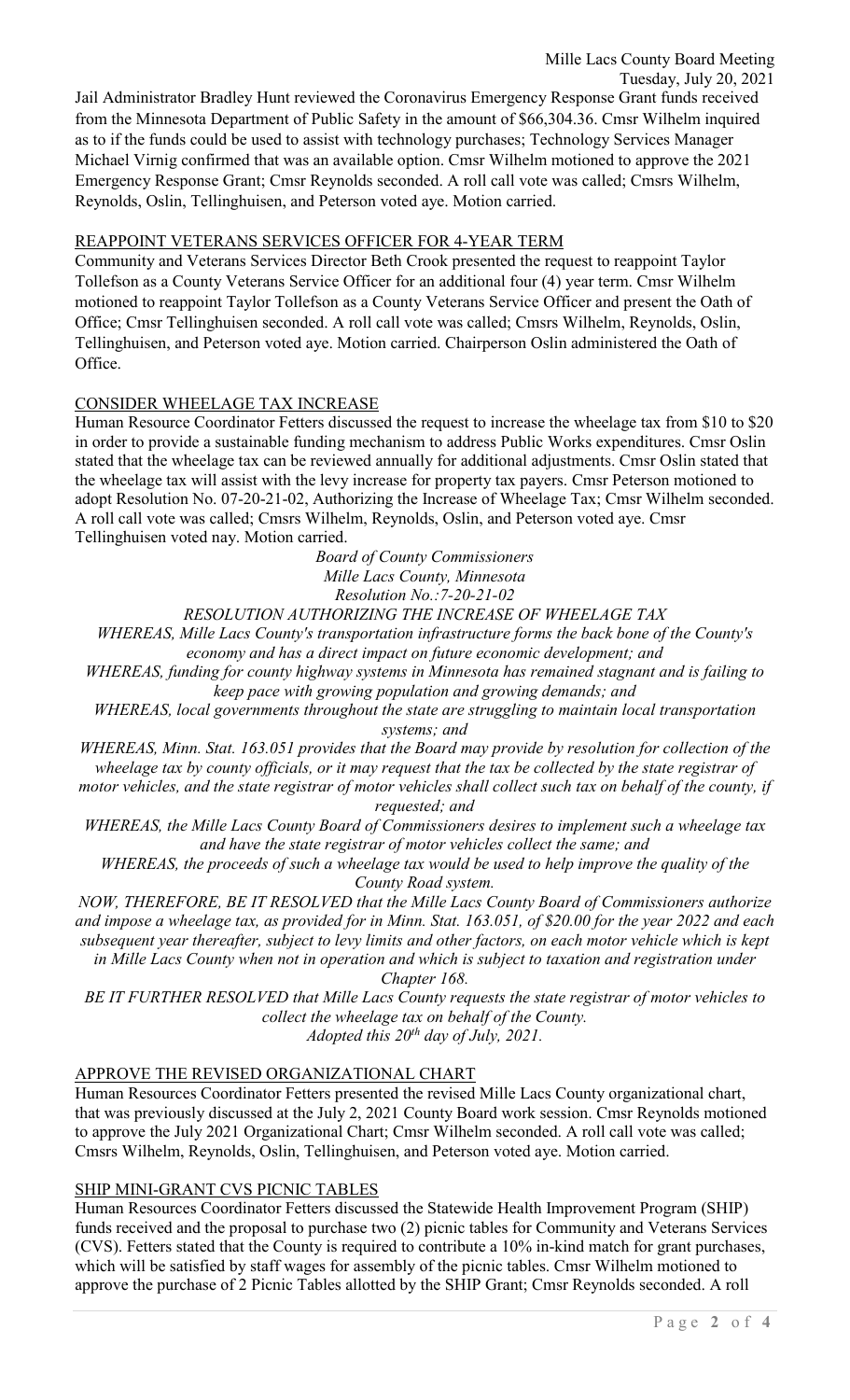# COUNTY STAFF APPRECIATION DAY

Human Resources Coordinator Fetters presented the request to accept the State of Minnesota's Proclamation for County Staff Appreciation Day. Cmsr Oslin read the Proclamation. Cmsr Reynolds motioned to support the Proclamation and declare Tuesday, July 27, 2021, County Staff Appreciation Day; Cmsr Wilhelm seconded. A roll call vote was called; Cmsrs Wilhelm, Reynolds, Oslin, Tellinghuisen, and Peterson voted aye. Motion carried.

# AWARD BID FOR THE REPAIR OF COUNTY DITCH 2

Land Services Director/Land Commissioner Chris Berg reviewed the bids received for the repair of County Ditch 2. Berg noted that the lowest bid received from Novco, Inc. provided the required information and bid bond, but the company did not provide references and stated that all experience to date is from private drainage systems. Berg and Ditch Attorney Representative Rinke Noonan recommended accepting the bid from the second lowest bidder, Land Pride Construction, LLC. Discussion occurred among the commissioners concerning the township's expenses and bond interest rates. Cmsr Wilhelm motioned to award bid to Land Pride Construction and pay 25% of township's expenses. Motion failed due to lack of a second.

Cmsr Peterson motioned to award bid to Land Pride Construction for the repair of County Ditch 2 with contingent alternates for road crossings, as recommended by staff; Cmsr Reynolds seconded. A roll call vote was called; Cmsrs Wilhelm, Reynolds, Oslin, Tellinghuisen, and Peterson voted aye. Motion carried.

### AUTHORIZE STAFF TO SOLICIT QUOTES FOR THE MAINTENANCE OF COUNTY DRAINAGE DITCHES

Land Services Director/Land Commissioner Chris Berg reviewed the maintenance needed for county drainage ditches. Cmsr Tellinghuisen discussed other options and efficiency. Cmsr Wilhelm suggested Berg contact ECE to inquire what they use for weed control. Berg stated he contacted Ditch Authorities across the state, and that he will include Hook Aviation in the solicitation of quotes. Cmsr Wilhelm motioned to approve Authorizing Staff to Solicit Quotes for the Maintenance of County Drainage Ditches; Cmsr Reynolds seconded. A roll call vote was called; Cmsrs Wilhelm, Reynolds, Oslin, Tellinghuisen, and Peterson voted aye. Motion carried.

# CONSIDER BRIDGE INSPECTION CONTRACT

County Engineer Neal Knopik presented the bridge inspection contract. Knopik stated there are about forty-four (44) bridges left to inspect out of the total amount of fifty-nine (59) requiring inspection this year. Knopik recommended accepting the lowest bid from Erickson Engineering in the amount of \$17,288. Discussion took place regarding due dates. Cmsr Wilhelm motioned to approve the Erickson Engineering Bridge Inspection Contract; Cmsr Reynolds seconded. A roll call vote was called; Cmsrs Wilhelm, Reynolds, Oslin, Tellinghuisen, and Peterson voted aye. Motion carried.

# CONSIDER RECLASSIFICATION OF WIC COORDINATOR TO CHS ADMINISTRATOR

Community and Veterans Services director Beth Crook reviewed the changes in the position description and reclassification. Per State Statute, the County is required to have a Community Health Services (CHS) Administrator. The Women, Infants, and Children (WIC) Coordinator employee meets the minimum qualifications required for the CHS Administrator. Cmsr Reynolds motioned to approve the reclassification of WIC Coordinator to CHS Administrator; Cmsr Peterson seconded. A roll call vote was called; Cmsrs Wilhelm, Reynolds, Oslin, Tellinghuisen, and Peterson voted aye. Motion carried.

### CONSIDER RECLASSIFICATION OF COMMUNITY HEALTH SERVICES SUPERVISOR **POSITION**

Community and Veterans Services Director Beth Crook reviewed the changes in the position description and the reclassification, in accordance with previous work session discussion. Changes include the removal of duties that will now move to the CHS Administrator position, which changes the grade of the Community Health Services Supervisor from a Grade R to a Grade Q. Cmsr Wilhelm motioned to approve the reclassification of Community Health Services Supervisor; Cmsr Reynolds seconded. A roll call vote was called; Cmsrs Wilhelm, Reynolds, Oslin, Tellinghuisen, and Peterson voted aye. Motion carried.

### APPROVE RESOLUTION NO. 07-20-2021-02, APPROVING COUNTY SPONSORSHIP OF AREA SNOWMOBILE/ATV TRAILS